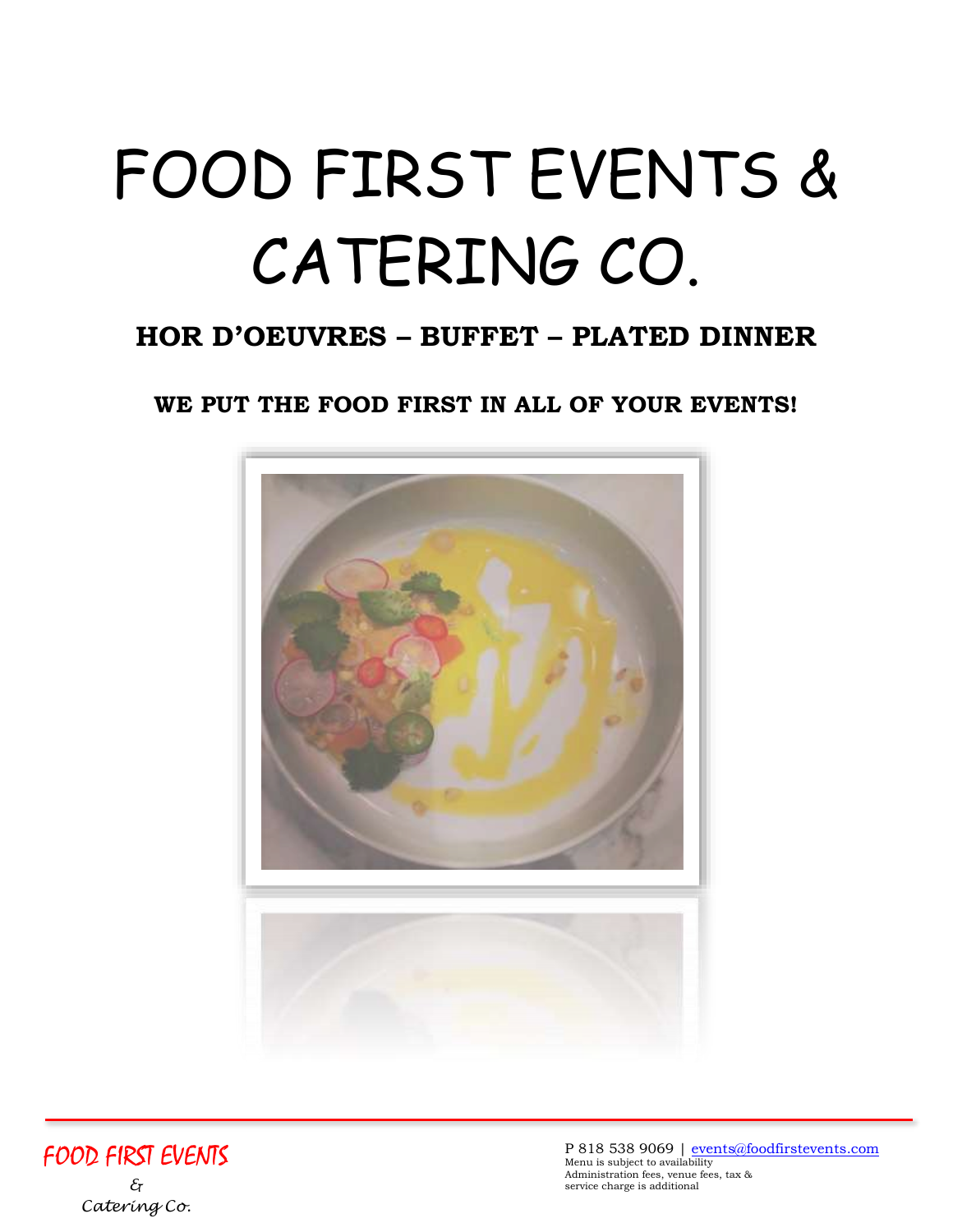*FOOD FIRST EVENTS & CATERING CO. IS HERE TO CATER TO YOUR NEEDS AND DESIRES, IF THERE IS A MENU THEME YOU HAVE IN MIND, OR SOMETHING YOU DON'T SEE HERE -- LET US KNOW! OUR CHEF AND TEAM WILL CREATE A BESPOKE MENU JUST FOR YOU!*

FOOD FIRST EVENTS *& Catering Co.*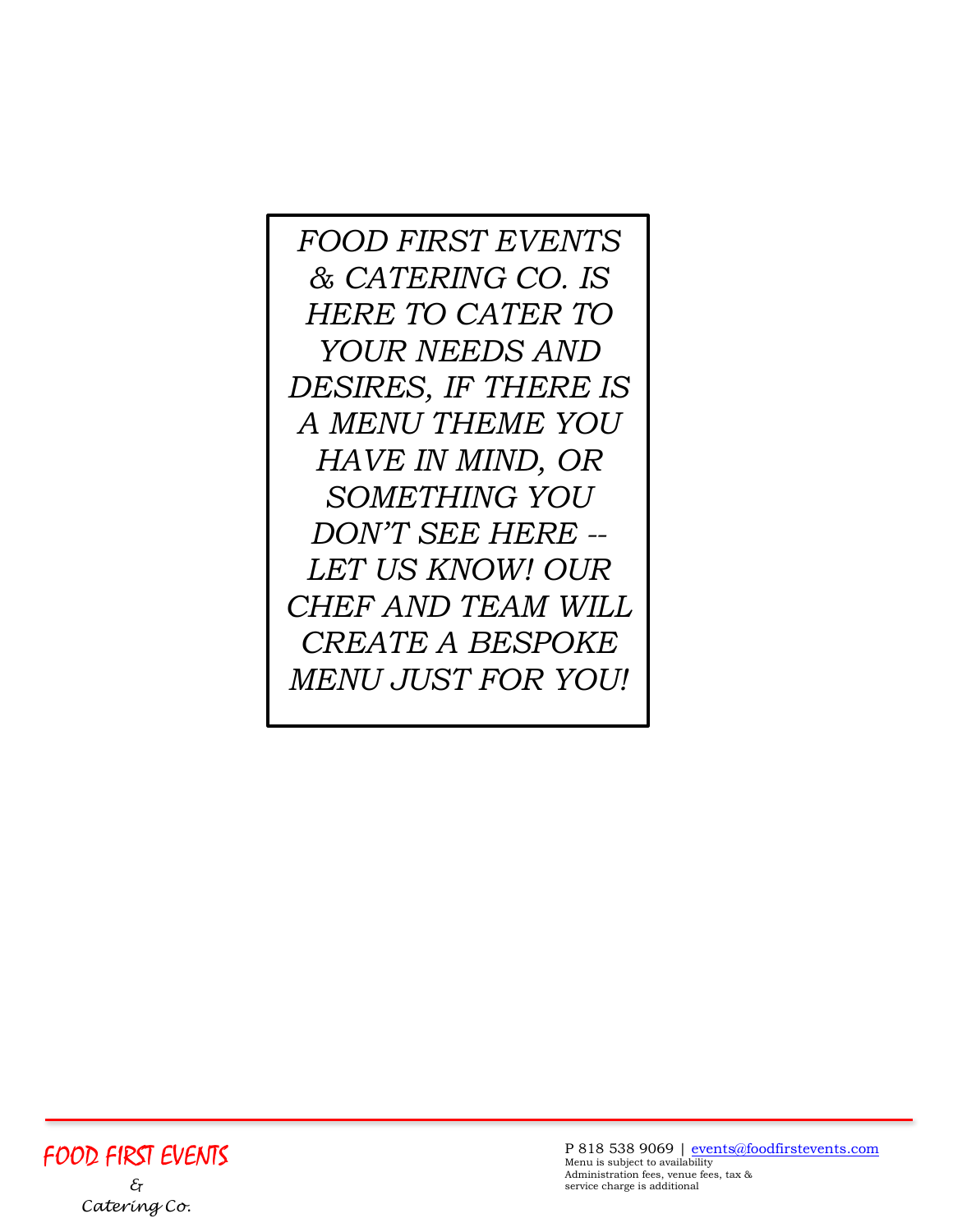# ur Story…

**Food First Events & Catering Co. came to life in 2005 when Chef David Gussin graduated from Le Cordon Bleu in Pasadena, Ca. He went on to work in the kitchens of James Beard Award-winning chefs Norman Van Aiken, Carrie Nahabedian, and Douglas Rodriguez. After spending 3 years in the Windy City of Chicago, Chef Gussin returned home to Los Angeles.**

**Soon after, Chef Gussin was appointed Executive Sous Chef at Akasha in Culver City. After a stay at Akasha, an offer to become the opening Executive Chef for the Six Restaurant was presented. After a yearlong journey, Chef Gussin took the reigns for SBE's hotly anticipated Hollywood restaurant Cleo. The following year he opened SBE's Italian Hotspot Mercato De Vetro. After 2 years with SBE, Chef Gussin made the switch to the NY based hospitality giant The One Group to head up STK Steakhouse in West Hollywood. Following his successes with STK, Chef Gussin expanded his repertoire to encompass cuisine from the French Mediterranean as he oversaw culinary operations for NY based Fig & Olive.**

**Throughout his tenure in fine dining restaurants, Executive Chef Gussin oversaw the team hosting events for up to 1200 people for the Hollywood elite and fortune 500 companies including Vanity Fair, Estee Lauder, BET magazine, Veuve Clicquot, Entertainment Magazine, InStyle, and more -- including many star-studded Oscar and Grammy Awards Events. These triumphs and experiences are what makes Food First Events your premier one stop shop for all of your special events needs!**



**Thank you, Chef David Gussin**  Owner, Food First Events & Catering Co.

FOOD FIRST EVENTS *& Catering Co.*

P 818 538 9069 | [events@foodfirstevents.com](mailto:events@foodfirstevents.com) Menu is subject to availability Administration fees, venue fees, tax & service charge is additional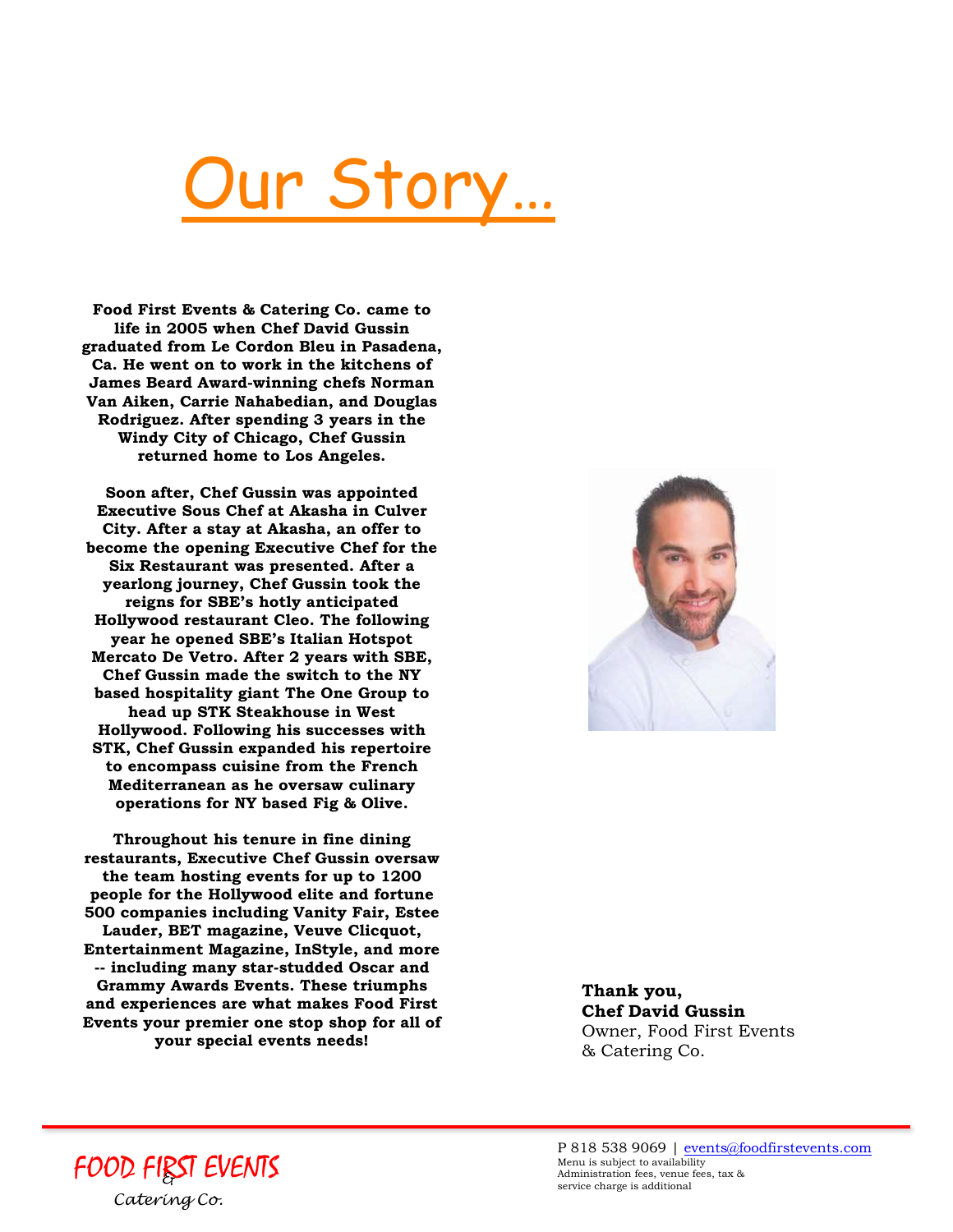**"One cannot think well, love well, sleep well, if one has not dined well."** ― [Virginia Woolf,](http://www.goodreads.com/author/show/6765.Virginia_Woolf) *[A Room of One's Own](http://www.goodreads.com/work/quotes/1315615)*

**Quality** - the standard of something as measured against other things of a similar kind; the **degree of excellence** of something.

# **Thank you for choosing Food First Events &**  Catering Co. We believe in putting the customer first – serving you the best ingredients possible! We

work directly with farmers from the **Santa Monica Market** to source as many of our products as possible. We **support small business** & our **local community** of farmers and food professionals! We strive to use only products available at the peak of the season – menu is subject to change.

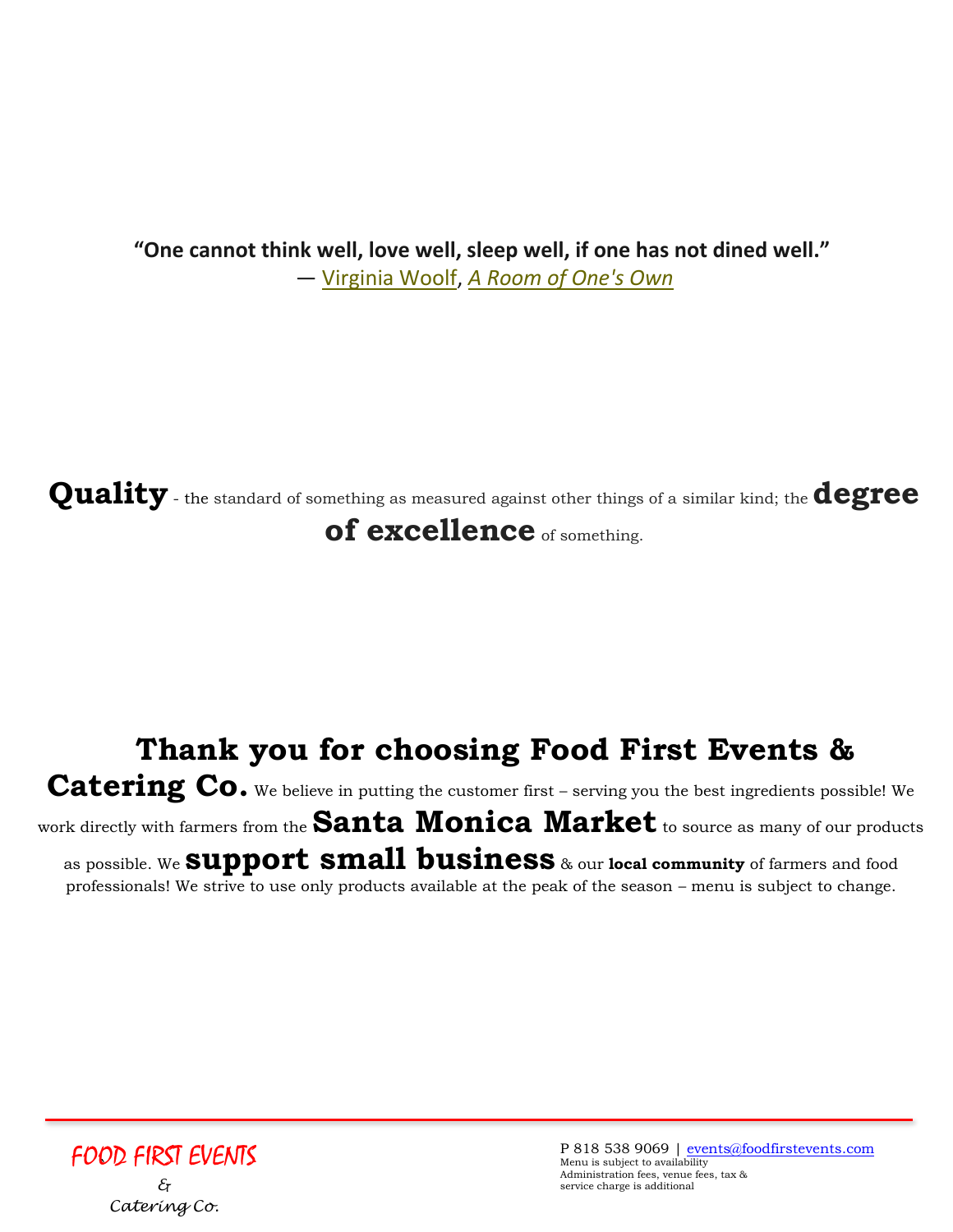# HORS D'OEUVRES





P 818 538 9069 | [events@foodfirstevents.com](mailto:events@foodfirstevents.com) Menu is subject to availability Administration fees, venue fees, tax & service charge is additional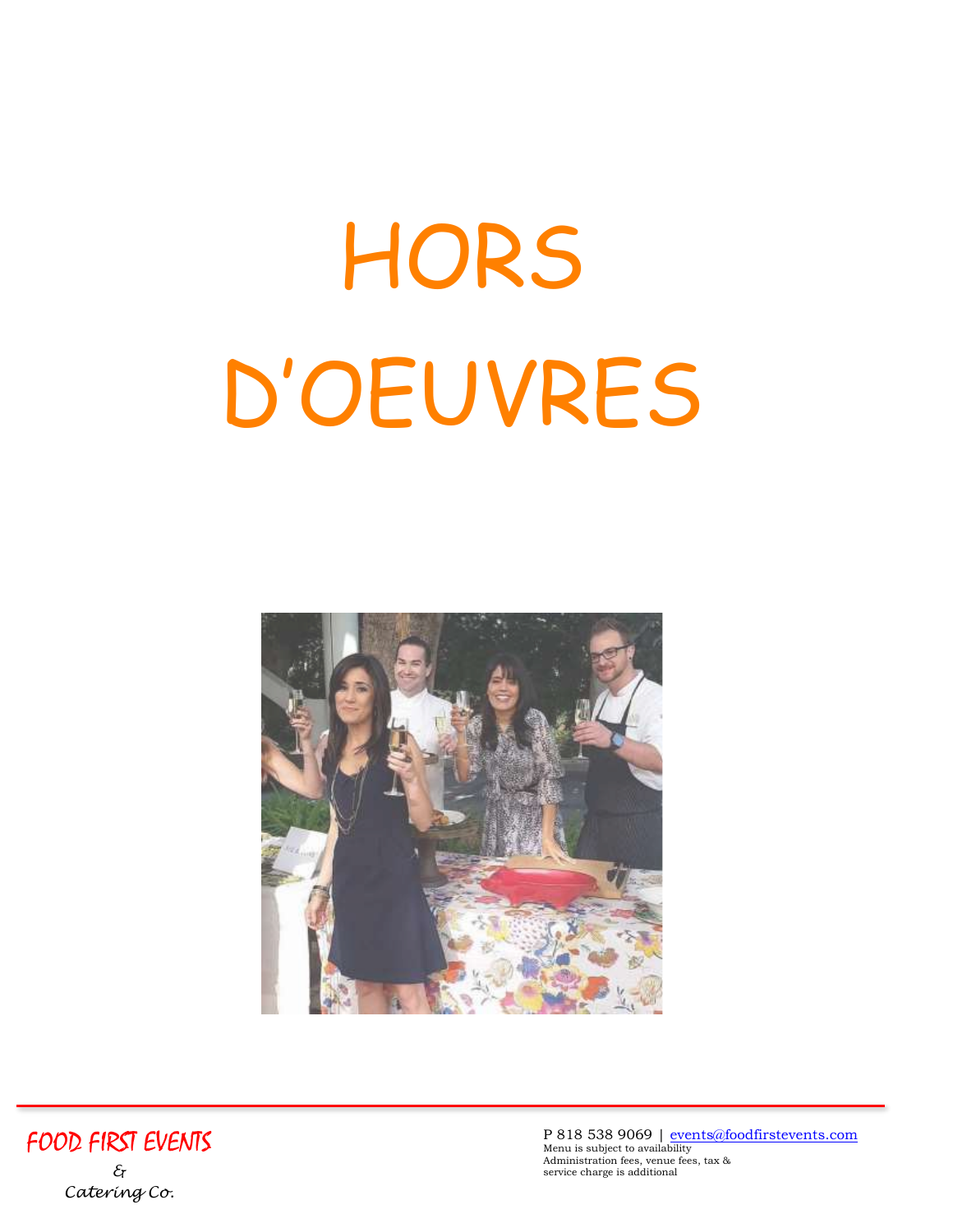

### **TRAY-PASSED HORS D'OEUVRES** SELECT SIX

#### **FROM THE EARTH**

**Savory Carrot Cake |** green tahini, raisins, pine nuts, schug **Heirloom Tomato Tart |** basil pesto, heirloom cherry tomato, chevre **Mac N' Cheese Fritter |** buttermilk spiked hot sauce **Cauliflower Popcorn |** curry aioli, garam masala **Compressed Watermelon |** yuzu kosho, togarashi **Savory Aged Chedder Cheesecake |** pretzel-almond crust, pepper aigre doux **Artichoke Beignets |** artichoke fritters with lemon-caper aioli **Black Truffle Arancini |** crispy risotto, parmesan, truffle dipping sauce **BBQ Jackfruit Sliders |** sambal bbq sauce, cabbage slaw, pickles **Tempura Haricot Verts |** ginger miso aioli, furikaki **Mini Grilled Cheese |** tomato soup shooter **Buckwheat Blini |** beet caviar, crème fraiche, pickled red onion **Mini Falafel |** zaatar, lemon-tahini sauce & house made harissa **Triple Cooked Belgian 'frites' |** housemade curry ketchup & fry sauce **Endives Spears |** blue cheese air, apple-walnut charoset, local honey **Avocado-Hominy Ceviche |** plantain patacone, micro cilantro, citrus

#### **LAND & AIR**

**Moroccan Chicken Bastilla |** almond studded moroccan pastry **Buffalo Chicken Croquette |** aerated blue cheese, shaved celery **Chicken N' Waffles |** buttermilk fried chicken & maple hot sauce **Meatball Crostini |** tomato sugo, parmesan, basil **Lamb Kofta |** tzatziki, harissa

**Mini Patty Melt |** rye, caramelized onions, swiss, mustard **Ropa Vieja Empanada |** braised chicken, onion marmalade, jalapeno **Duck & Ginger Pot Stickers |** gyoza sauce, scallions, black sesame **Spiced Lamb Sliders |** tomato-harissa, creamy labne-feta spread, arugula **5 Spice Pulled Pork 'Steam Bun' |** sunomono & charred scallion **Chicken Teriyaki Yakatori |** organic chicken, sesame seeds, charred scallion **Short Rib Siders |** horseradish cream, crispy shallots, apple **Seared Beef Tenderloin |** rye crostini, hearts of palm, horseradish, chimichurri faro tabbouleh - roasted pepper & walnut **Beef Tartare |** brioche toast, cornichons, pickled mustard seeds

#### **UNDER THE SEA**

**Beer Battered Fish Tacos |** cabbage & roasted jalapeno crema **Yellowfin Tuna Tartare |** miso-soy tuile, avocado crème & sriracha mango **Brandade Croquette |** salt cod, smoked paprika remoulade **Spicy Tuna |** crispy rice, Japanese negi, citrus ponzu **Coconut Crusted Shrimp |** mae ploy-sriracha, coriander **Lobster Tacos |** nuoc cham, green papaya salsa **Crab Stuffed Mushrooms |** tarragon aioli, breadcrumbs **Lobster Bisque |** tarragon cream, housemade oyster cracker **Fish n' Chip Bite |** beer-battered cod, housemade potato bite, tartar sauce **Hamachi Crudo |** coconut, aji amarillo, blood orange on a malanga chip **Buckwheat Blini |** caviar, petite chives, diced hens egg (supplement) **Salmon Ceviche |** plantain patacone, edemame guacamole, citrus **Drunken Shrimp |** bacon wrapped, tequilia-lime butter sauce, serrano **Champagne Poached Oysters |** aerated sabayon, caviar, puffed quinoa **Maryland Blue Crab Cake |** tomato beurre blanc, pickled mustard seeds

**\*\*\*if you see something on a menu somewhere else and want to add it to your party, please let us know and we will try our best to recreate the other item.**

### FOOD FIRST EVENTS *&*

# *Catering Co.*

#### **STATION**

#### **\*\*CHEESE & CHARCUTTERIE STATION\*\***

chefs selection of the following: assorted meats and cheese, with fresh and dried fruit, breads and crackers, walnut-fig tapenade, mustards and assorted nuts

#### **OR**

#### **\*\* CHILLED SEAFOOD BAR \*\***

chefs selection of the following: prawn ceviche – main lobster– tuna poke – oysters with mignonette – clams on the half shell – house cured salmon – smoked white fish – traditional accompaniments

#### **OR**

#### **\*\* FARMERS MARKET MEZZE \*\***

chefs selection of the following: Chickpea fritters - spicy feta-labne dip – muhammara – fava bean hummus – preserved lemon eggplant – marinated baby heirloom tomatoes on avocado toast – rosemary roasted peppers - housemade grissini – marinated olives – variety of rustic flatbreads

#### **OR**

#### **\*\* SUSHI STATION \*\***

chefs selection of the following: assorted rolls and nigiri with ginger, wasabi and soy sauces

P 818 538 9069 | [events@foodfirstevents.com](mailto:events@foodfirstevents.com) Menu is subject to availability Administration fees, venue fees, tax & service charge is additional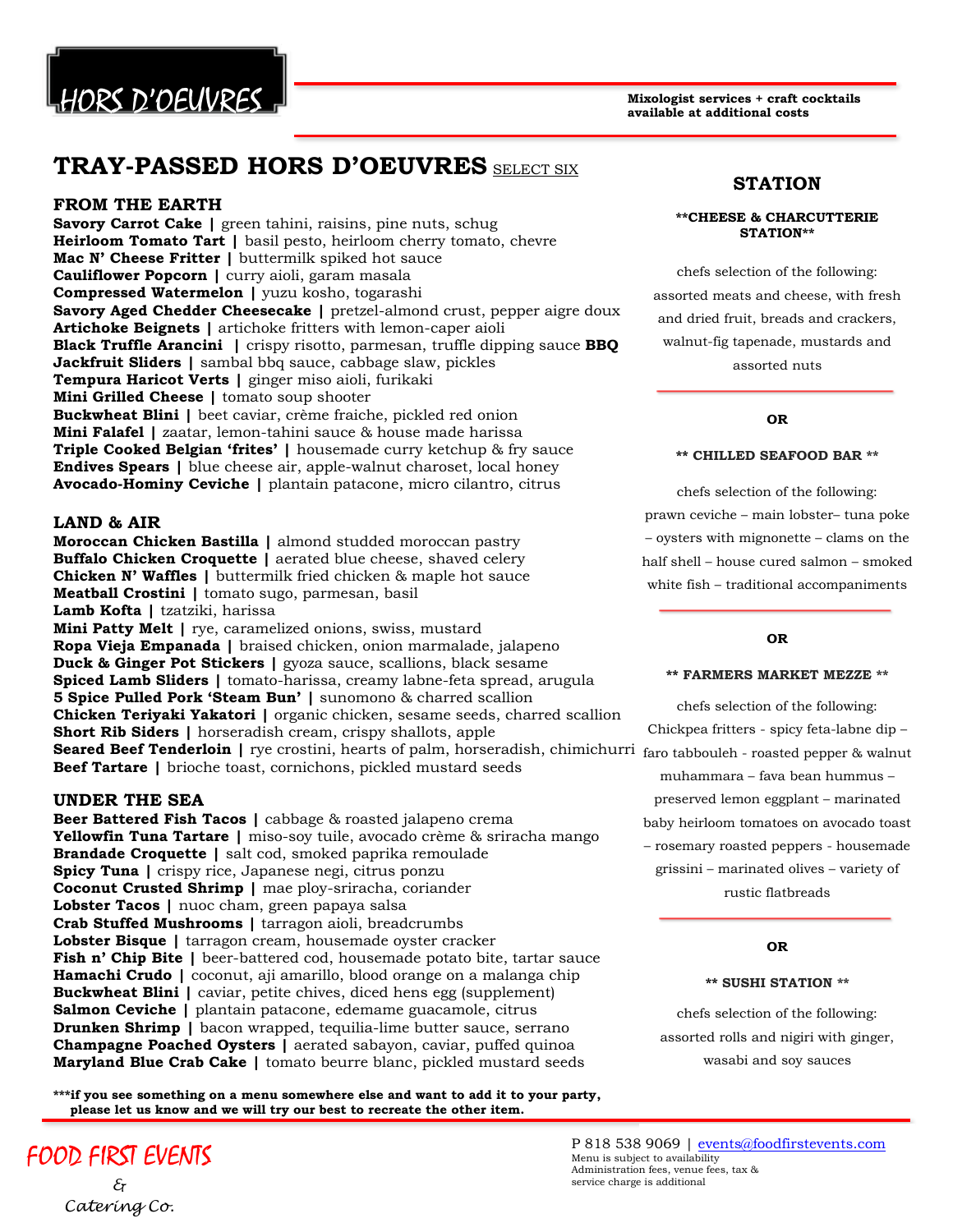# BUFFET DINNER





P 818 538 9069 | [events@foodfirstevents.com](mailto:events@foodfirstevents.com) Menu is subject to availability Administration fees, venue fees, tax & service charge is additional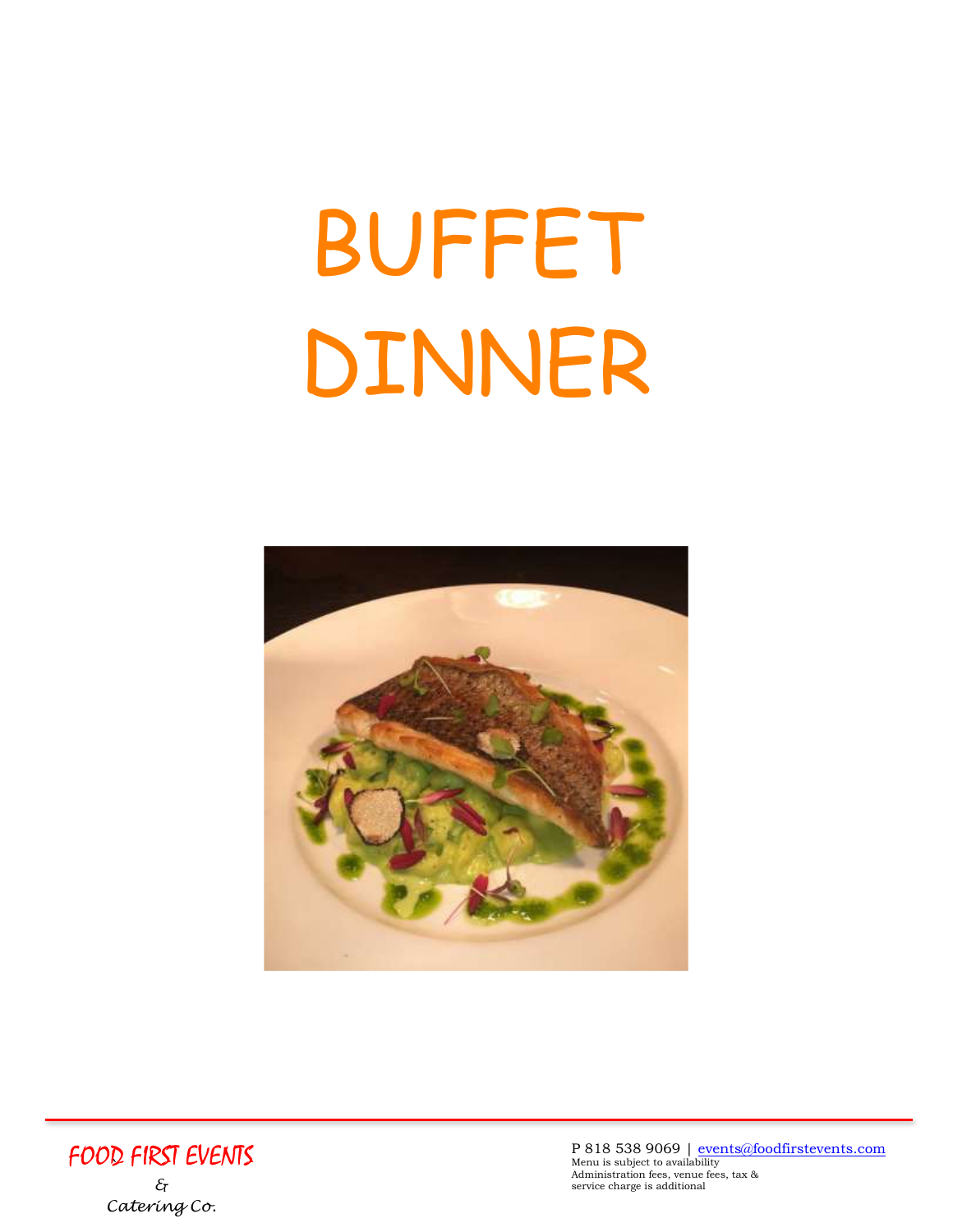

#### **SALAD** SELECT UP TO TWO

**Kale Caesar |** shaved fennel, radish, ricotta salata, crouton, lemon vinaigrette Little Gem Wedge Salad | iceberg lettuce, marinated cherry tomatoes, bacon, blue cheese, balsamic **Farmers Market Greens |** goat cheese, roasted strawberry, lemon crème fraiche & balsamic reduction **Bouquet of Red Oak Lettuce |** boston lettuce, watercress, camembert, d'anjou pear, sherry **Chopped Salad |** salami, chickpeas, black olive, pepperoncini, tomato, provolone **Roasted Beets |** goat cheese, citrus, watercress, crushed pistachios, tarragon vinaigrette **Mesclun Greens |** watermelon radish, warren pears, candied pecans, balsamic vinaigrette, **Asian Spinach Salad |** cabbage, mango, avocado, picked carrots & daikon, almonds, cucumbers **Butter Lettuce** | grape tomato, bacon, fuji apples, house made crouton, green goddess dressing **Classic Cobb Salad |** chicken, egg, bacon, blue cheese, heirloom cherry tomato, avocado **Bloomsdale Spinach |** farro, heirloom cherry tomato, pickled pearl onion, feta & mint

#### **LAND & SEA** SELECT UP TO THREE

**Garlic 'Lacquered' Roasted Chicken |** giardinera & grilled lemon **Mustard Braised Chicken |** corn pudding, southern style greens **Herb Marinated Roasted Chicken |** wild mushrooms & natural chicken jus **Buttermilk Fried Chicken Station|** handmade biscuits, local honey, homemade hot sauce **Truffle Stuffed Porchetta Carving Station |** anson mills polenta, sage-truffle sauce **Roasted Lamb Sirloin Carving Station | duqqa spice blend, pomegranate glaze Braised Lamb Moussaka** | slow cooked lamb with eggplant, tomato & pinenuts **Grilled Marinated Churrasco Steak Station |** roasted plantains & chimichurri **Roasted Filet Mignon Carving Station |** mushroom bordelaise **Braised Shortribs** | osso bucco style, stone ground polenta **Cedar Plank Salmon |** citrus-ancho butter & corn puree **Fregola Sarda |** san marzano tomatoes, prawns, little neck clams, mussels & calabrian chili **Roasted Barramundi |** australian seabass, melted leeks & herbs **Marinated Roasted Arctic Char |** fennel soubise & grapefruit vinaigrette Herb Crusted Tuna Carving Station | caper-lemon aigre dolce **Paella Station** | clams, mussels, calamari, braised chicken, peas, roasted peppers & aioli

#### **PASTA** SELECT ONE

**Hen of the Woods Campanile |** cultured butter, parmesan & parsley pesto **Hand-rolled Gnocchi |** asparagus, pepperonata, arugula pesto, midnight moon cheese **Spring Pea Orechette |** asparagus, roasted garlic, wild mushrooms **Wild Boar Bolognese |** parpardelle, pecorino romano, hand torn basil **Parmigianino Reggiano Risotto |** sunflower seeds, 'pinot' braised pearl onions **Penne Pasta Primavera |** marinara sauce & parmesan cheese

#### **FROM THE EARTH** SELECT UP TO FOUR

**Yukon Gold Mashed Potatoes |** fine herbs & cultured butter **Roasted Organic Baby Potatoes |** garlic, herbs & spices **Butter Braised Asparagus |** with sea salt & meyer lemon **Blue Lake Beans |** bacon vinaigrette & organic hard cooked eggs **Sautéed Mushrooms |** balsamic, dried cherries, hazelnuts, puffed rice **Sautéed Spinach |** dried figs, marcona almonds **Braised Gigante Beans |** chorizo **Roasted Tri Colored Carrots |** with cumin seed, mint, cilantro, sesame

**Roasted Sunchokes |** dates, capers, smoked pistachios, goat cheese **Tandoori Roasted Cauliflower |** coriander & tamarind sauce **Creamy Parmesan Polenta |** sautéed mushrooms

` FOOD FIRST EVENTS

*& Catering Co.* P 818 538 9069 | [events@foodfirstevents.com](mailto:events@foodfirstevents.com) Menu is subject to availability Administration fees, venue fees, tax & service charge is additional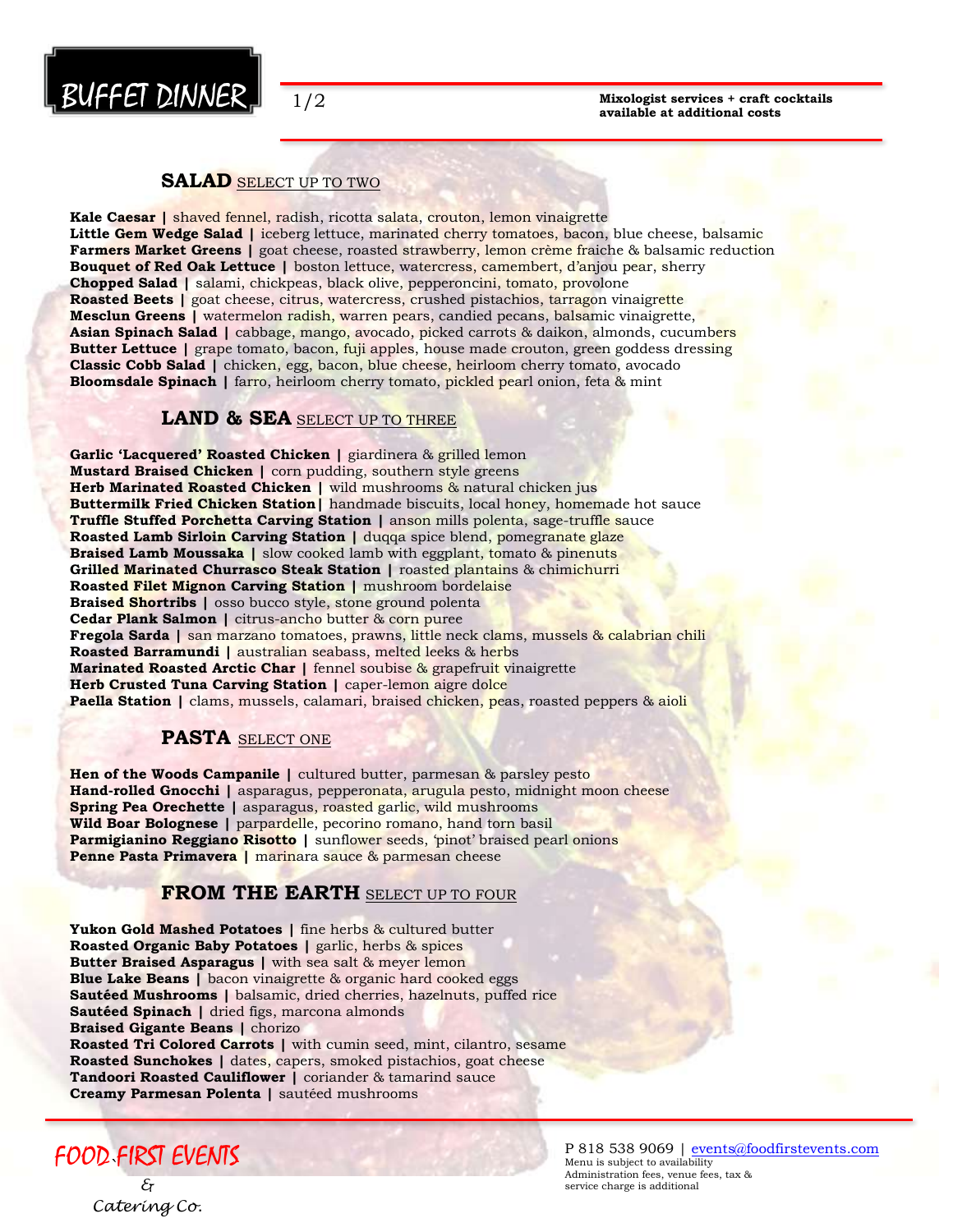

#### **BITE-SIZED DESSERTS** SELECT UP TO FOUR

**Espresso & Chocolate Pot De Crème |** vanilla-bourbon cream **Mini Churros |** fried mexican pastry with cinnamon & sugar **Vanilla Panna Cotta |** seasonal fruit conserva, rosemary crumble **Chocolate Chip Cookie Shot Glass |** vanilla milk **Pecan Tart Bites |** caramel sauce, vanilla ice cream **Mini Strawberry Shortcake |** vanilla chantilly, crème anglaise **Butterscotch Budino |** salted caramel, olive oil cookie **Mini Fruit Tart |** toasted almond custard, seasonal fruit **Assorted Mini Cupcakes |** chefs selection of homemade cupcakes **Mini Key Lime Pie |** graham cracker crust, toasted merengue **Coconut Tres Leches |** lemongrass cream, peanut powder, mint & basil **Coffee & Donuts |** house-made donuts infused with coffee cream & espresso milk shot **Profiteroles |** vanilla, chocolate & pistachio **Mini Milkshakes |** strawberry, chocolate, cookies & cream, banana-peanut butter **Sticky Toffee Pudding |** medjool dates, toasted walnuts **Banana Tart |** coconut merengue, meyer rum caramel **Mini Cheesecakes |** chefs selection of flavors **Canoli Bites |** ricotta cream **Matcha Green Tea Cake |** pistachio **Mini Apple Pie Pocket |** cinnamon caramel **Assorted cookies |** chocolate chip, date/oatmeal, snicker doodles, Spanish peanut butter and sea salt **Malted Ice Cream Bar |** praline cookie, chocolate covered almonds, white & dark chocolate

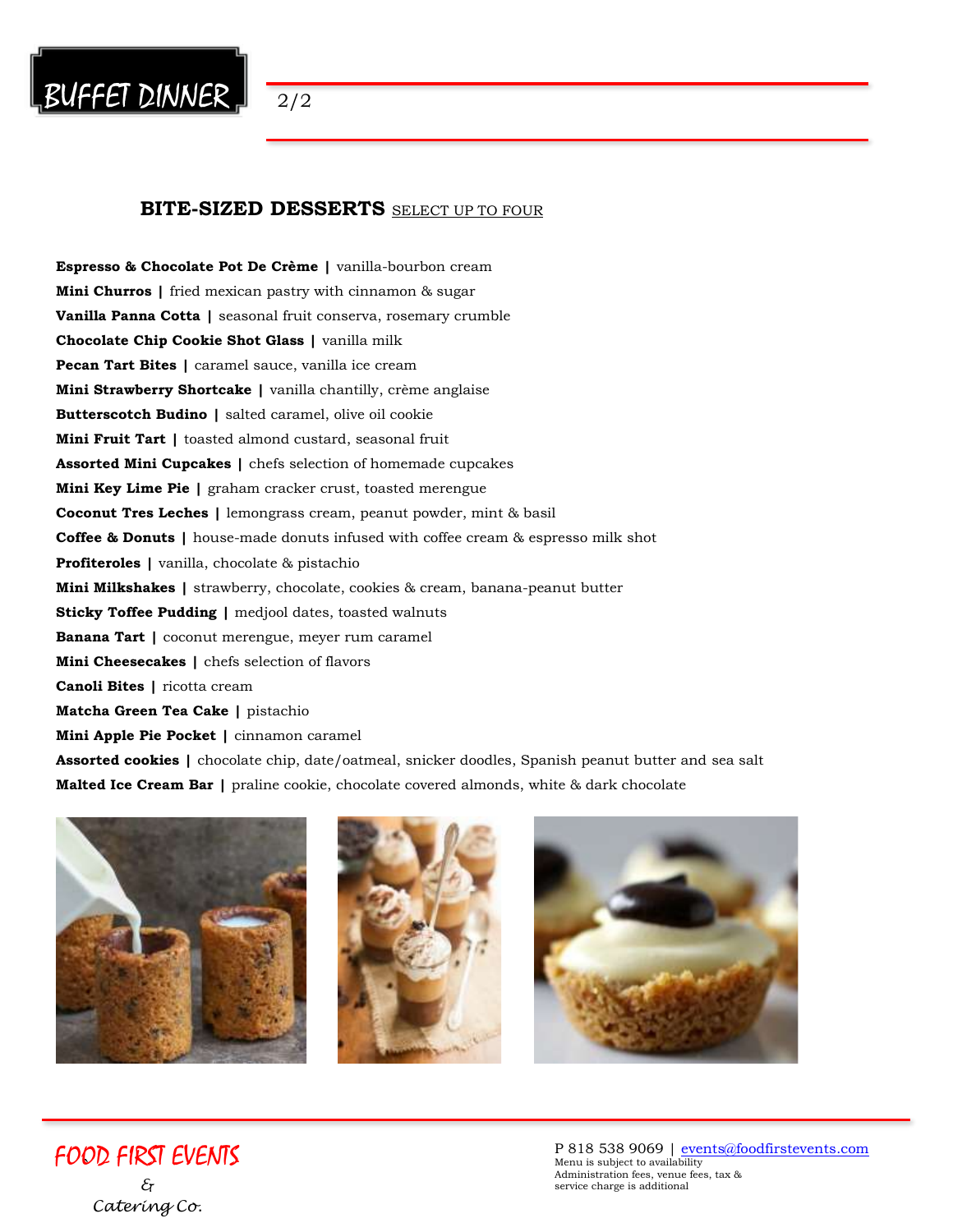# PLATED DINNER





P 818 538 9069 | <u>events@foodfirstevents.com</u><br><sub>Menu is subject to availability</sub> Administration fees, venue fees, tax & service charge is additional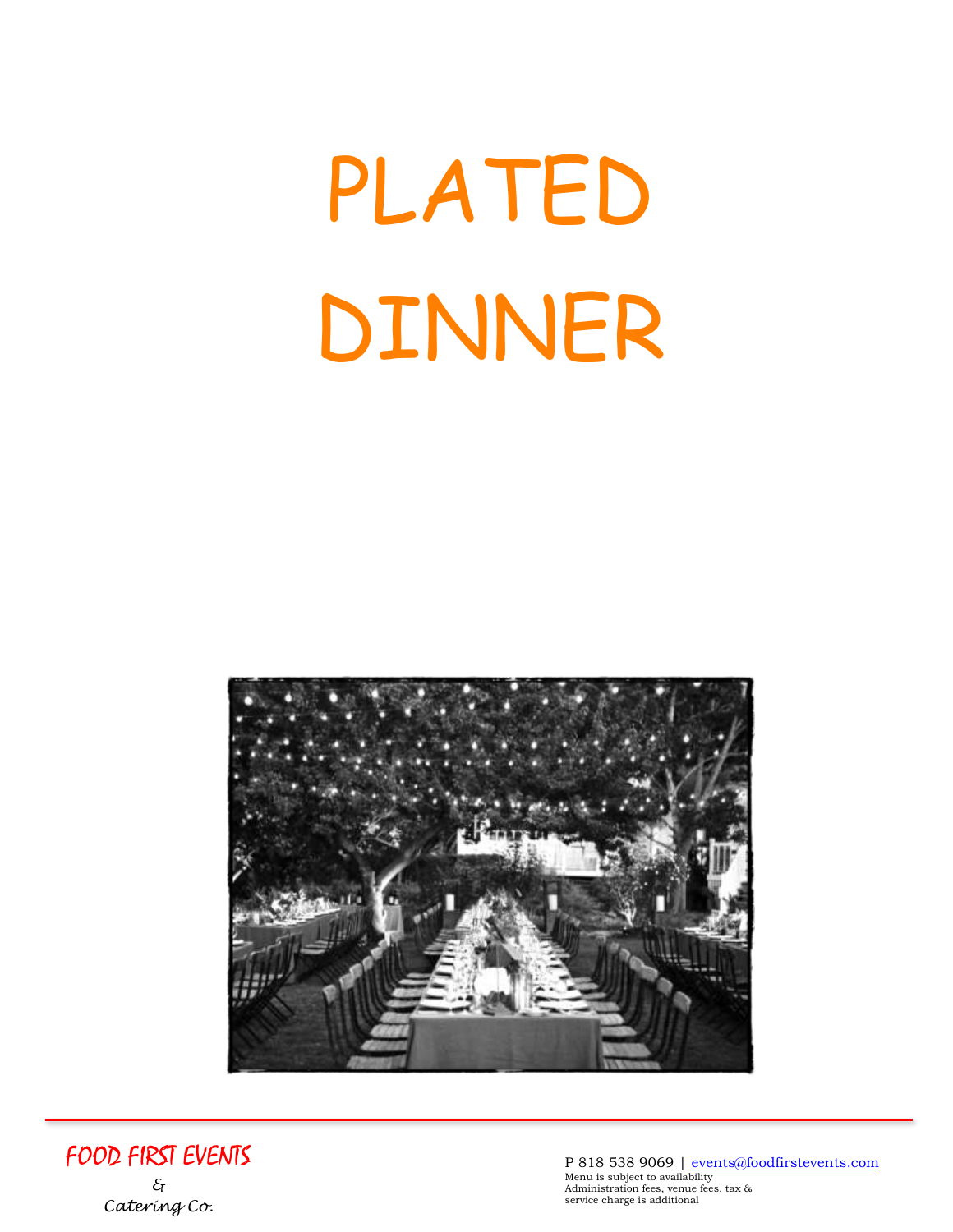

1/2

#### **SALAD COURSE** SELECT ONE

**Tender Greens |** goat cheese, roasted strawberry, lemon crème fraiche & balsamic reduction **Little Gem Wedge Salad |** iceberg lettuce, marinated cherry tomatoes, bacon, blue cheese, balsamic **Kale Caesar |** shaved fennel, radish, ricotta salata, crouton, lemon vinaigrette **Bouquet of Red Oak Lettuce |** boston lettuce, watercress, camembert, d'anjou pear, sherry **Chopped Salad |** salami, chickpeas, tomatos, black olive, pepperoncini, provolone **Mesclun Greens |** watermelon radish, warren pear, balsamic vinaigrette, candied pecans **Asian Spinach Salad |** cabbage, mango, avocado, picked carrots & daikon, almonds, cucumbers **Butter lettuce |** grape tomato, bacon, fuji apples, housemade crouton, green goddess dressing **Bloomsdale Spinach |** faro, heirloom cherry tomato, pickled pearl onion, feta & mint **Shaved Brussels Sprouts |** frisee, medjool dates, smoked almonds, manchego, honey **Santa Barbera Prawn Salad|** raddichio, green goddess, avocado, medium cooked egg **Yellow Wax Beans |** haricot vert , almonds, grilled grapes, calabrian chili vinaigrette **Classic Cobb Salad |** chicken, egg, bacon, blue cheese, heirloom cherry tomato, avocado **Spring Pea Salad |** baby potatoes, spring onion, radish, mustard-herb vinaigrette **Southern Pickled Shrimp Toast |** peach conserva, charred scallion aioli, crispy chicken skin

#### **ENTRÉE COURSE** SELECT TWO

**Mary's Organic Bricked Chicken |** sweet corn pudding, giardinera & grilled lemon **Herb Marinated Roasted Chicken | wild mushrooms risotto cake, fingerling potatoes & natural chicken jus Truffle Stuffed Porchetta |** anson mills polenta, cippolini onions, sage-truffle jus **Pork Short Ribs 'Osso Bucco' | anson mills polenta, bloomsdale spinach Wild Boar Bolognese |** parpardelle, pecorino romano, hand torn basil **Slow Roasted Pork |** cubano black beans, plantain-quinoa, charred scallions, mojo verde **Braised Beef Short Ribs** | red bliss potato puree, figs, cippolini onion, natural jus **Porcini Crusted Filet of Beef |** celery root gratin, king trumpet mushroom, red wine sauce **Creekstone Farms Skirt Steak |** gochujang romesco, marinated cucumber, charred scallion **Pistachio Crusted Roasted Rack of Lamb | with butter braised asparagus, fresh peas & mint pesto Paella** | scallop, clams, mussels, calamari, braised chicken, peas, roasted peppers & saffron aioli **Barramundi |** romsesco sauce, gigante beans, chorizo, fennel, smoked paprika **Cedar Plank Salmon |** hominy cakes, avocado, citrus-ancho butter **Jumbo Shrimp** | meyer lemon risotto, charred arugula pesto **Roasted Branzino |** leeks, charred corn, pardron pepper, lemon tahini **Fregola Sarda |** san marzano tomatoes, prawns, little neck clams, mussels & calabrian chili **Marinated Roasted Arctic Char |** fennel soubise & grapefruit vinaigrette **Herb Crusted Tuna |** anson mills polenta, tomato compote, artichoke, caper-lemon aigre dolce

#### **VEGETARIAN** SELECT ONE

**Tandori half Roasted Cauliflower |** coriander sauce, tamarind sauce, apricot-almond basmati **Hen of the Woods Campanile |** cultured butter, parmesan & parsley pesto **Mushroom Risotto |** hand harvested mushrooms, braised pearl onions, parmesan mascarpone **Hand-rolled Gnocchi |** asparagus, pepperonata, arugula pesto, midnight moon cheese **Parmigiano Reggiano Risotto |** sunflower seeds, 'pinot' braised pearl onions **Sweet Corn Agnolotti |** brown butter, mushrooms, english peas, pearl onions, toasted walnuts **Parmesan Polenta Cake |** farmers market vegetables, yellow bell pepper sauce

FOOD FIRST EVENTS *& Catering Co.*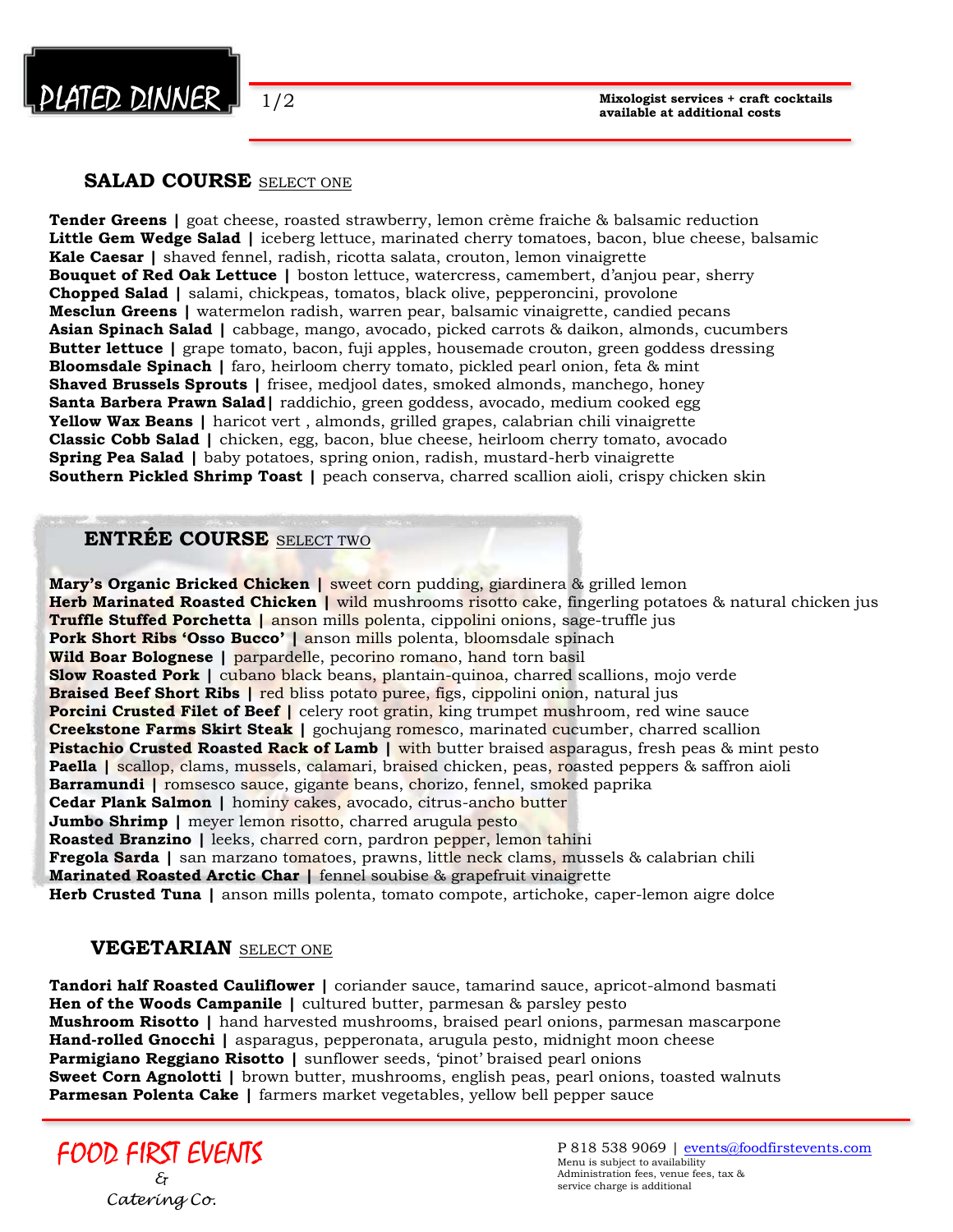

#### **PLATED DESSERT** SELECT ONE

**Espresso & Chocolate Pot De Crème |** vanilla-bourbon cream **Vanilla Panna Cotta |** seasonal fruit conserva, rosemary crumble **Strawberry Shortcake |** rum soaked strawberries, vanilla chantilly, crème anglaise **Butterscotch Budino |** salted caramel, olive oil cookie **Coconut Tres Leches |** lemongrass cream, peanut powder, mint & basil **Coffee Stuffed Donuts |** house-made donuts infused with coffee cream  **Marzipan Tort |** salted caramel ice cream, candied almonds  **Profiteroles |** vanilla, chocolate & pistachio **Sticky Toffee Pudding | medjool dates, toasted walnuts Pecan Tart |** caramel sauce, vanilla ice cream  **Banana Tart |** coconut merengue, meyer rum caramel **Matcha Green Tea Cake |** pistachio ice cream **Malted Ice Cream Bar |** praline cookie, chocolate covered almonds, white & dark chocolate **Valrhona Brownie Sundae |** "the works" with a cherry on top **Apple Tart Tatin |** bourbon-vanilla ice cream **Butter Cake |** caramelized bananas, hazelnut crunch, brown butter ice cream **Seasonal Fruit Plate |** honey yogurt, chocolate ganache, whipped cream







FOOD FIRST EVENTS *& Catering Co.*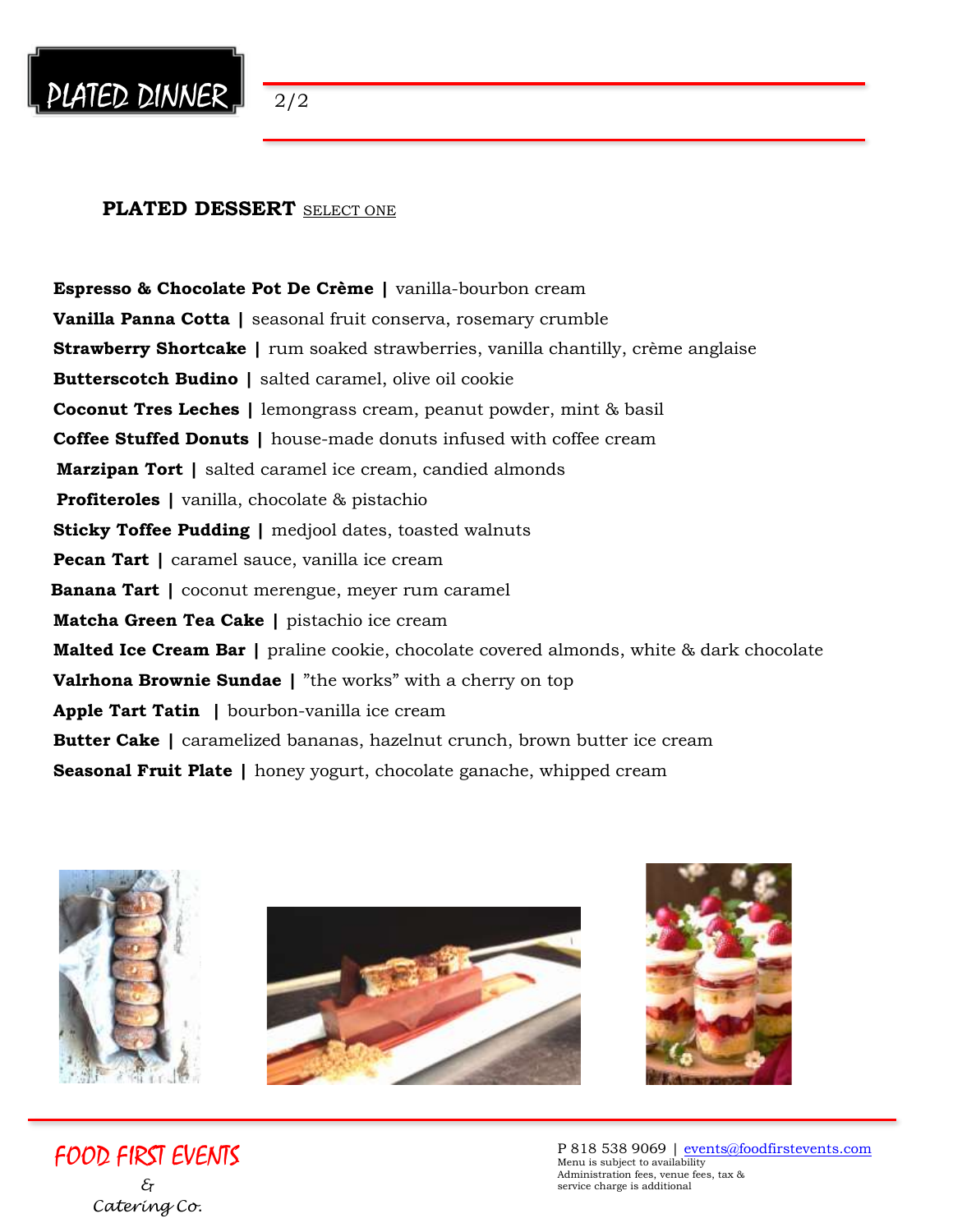

# THANK YOU

*Catering Co.*

### **Thank you for choosing Food First Events & Catering Co. to host your upcoming celebration! We look forward to serving you!**

|                                                             | 1) WHAT KIND OF EVENT ARE WE HOSTING? |                                                                                                                                                          |  |
|-------------------------------------------------------------|---------------------------------------|----------------------------------------------------------------------------------------------------------------------------------------------------------|--|
| WEDDING/ANNIVERSARY CORPORATE                               |                                       | <b>HOLIDAY</b>                                                                                                                                           |  |
| <b>BIRTHDAY</b>                                             | <b>RELIGIOUS CONFIRMATION</b>         | <b>OTHER</b>                                                                                                                                             |  |
|                                                             | 2) HOW MANY GUESTS ARE EXPECTED?      |                                                                                                                                                          |  |
| 3) SELECT TYPE OF PARTY                                     |                                       |                                                                                                                                                          |  |
| <b>HORS D'OEUVRES</b>                                       |                                       | HOR D'OEUVRES, BUFFET & STATION                                                                                                                          |  |
|                                                             |                                       | HOR D'OEUVRES, STATION & SEATED DINNER SOMETHING DIFFERENT LET US KNOW!                                                                                  |  |
| 4) DO YOU WANT TO ADD A SIGNATURE COCKTAILS OR BEER & WINE? |                                       |                                                                                                                                                          |  |
| FOOD FIRST EVENTS<br>$\mathcal{E}_{\!\mathcal{T}}$          |                                       | P 818 538 9069   events@foodfirstevents.com<br>Menu is subject to availability<br>Administration fees, venue fees, tax &<br>service charge is additional |  |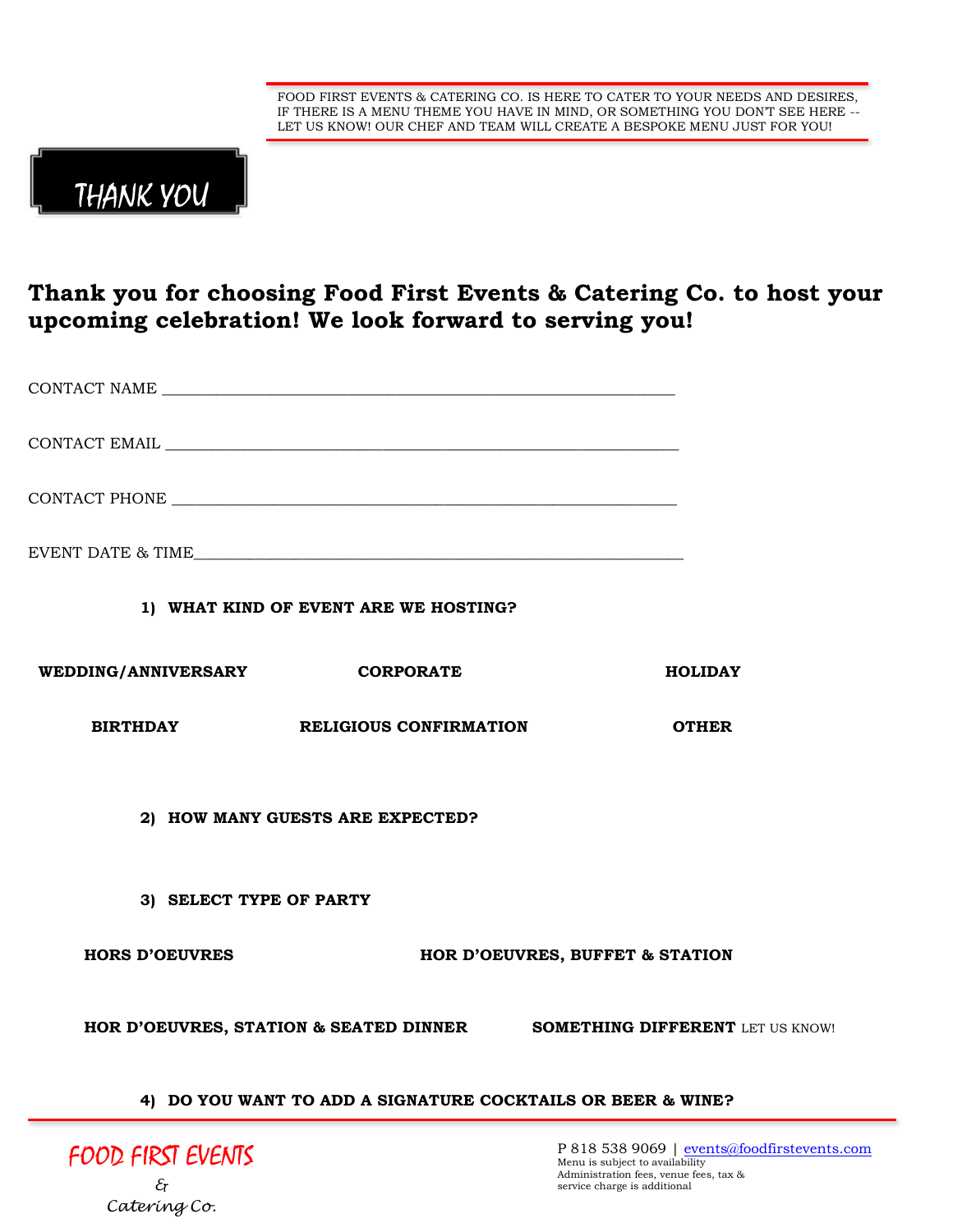#### **5) IS THERE A SPECIFIC THEME FOR THE EVENT?**



 **ENTRÉE COURSE 1)**

 **ENTRÉE COURSE 2)**

 **VEGETARIAN 1)**

 **DESSERT 1)**

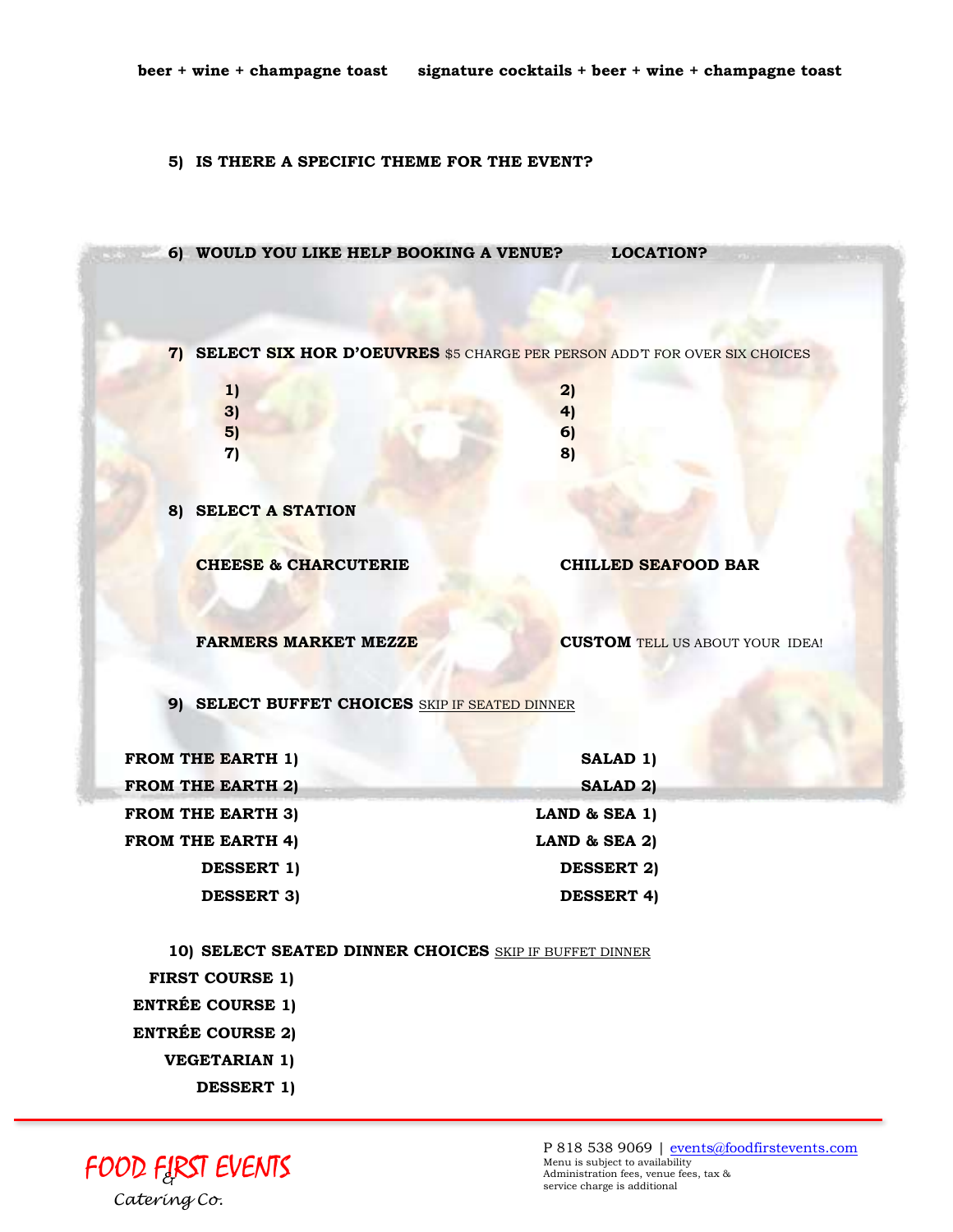#### **11) WHICH PARTY PLANNING SERVICES WOULD YOU LIKE?**

**DECORATING BAND/DJ**

**PLANNING FLORAL ARRANGEMENTS SETUP/CLEANUP OTHER ENTERTAINERS**

**12) WHICH SUPPLIES WOULD YOU LIKE?** CIRCLE EACH

| <b>CHAIRS</b>      | <b>TENTS</b>         |
|--------------------|----------------------|
| <b>TABLES</b>      | <b>TABLECLOTHS</b>   |
| <b>LIGHTING</b>    | <b>DANCEFLOOR</b>    |
| LOUNGE FURNITURE   | <b>ICE SCULPTURE</b> |
| <b>CENTERPIECE</b> | <b>OTHER</b>         |

**1) IS THERE ANYTHING ELSE WE NEED TO KNOW?** 

# PRICE ESTIMATES BELOW

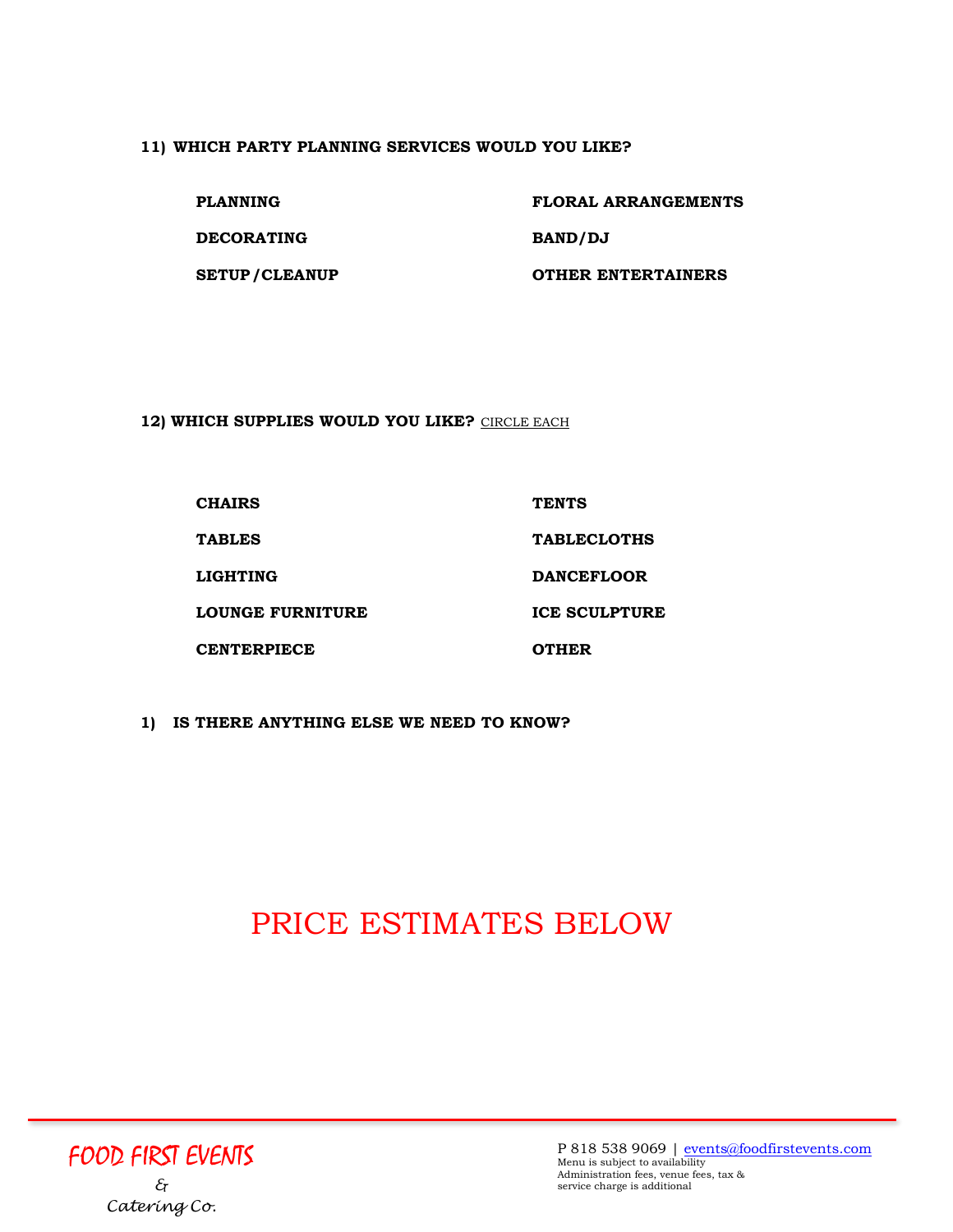#### **Package A) Cocktail Reception starting at \$35/pp**

Includes: choose up to 6 Hors D'oeuvres

requires 1+ server 1+ kitchen assistant

\*add a beautifully displayed hand-crafted station starting at \$10 per person

+tax & 18% service fee

-\$2000 minimum-

#### **Package B) Buffet starting at \$65/pp**

Includes: Choose up to 2 salads, 3 vegetables Choose any 1 pasta or grains Choose any 2 meat or fish

Requires: 2 +servers 2+ kitchen assistants

+tax & 18% service fee

-\$2500 minimum-

#### **Package C) Cocktail Reception + Buffet starting at \$85/pp**

Includes: choose up to 6 Hors D'oeuvres choose up to Choose up to 2 salads, choose any 3 vegetables choose any 1 pasta or grains choose any 2 meats 2 meats

requires: 2+ servers 2+ kitchen assistants

+tax & 18% service fee

-\$3000 minimum-

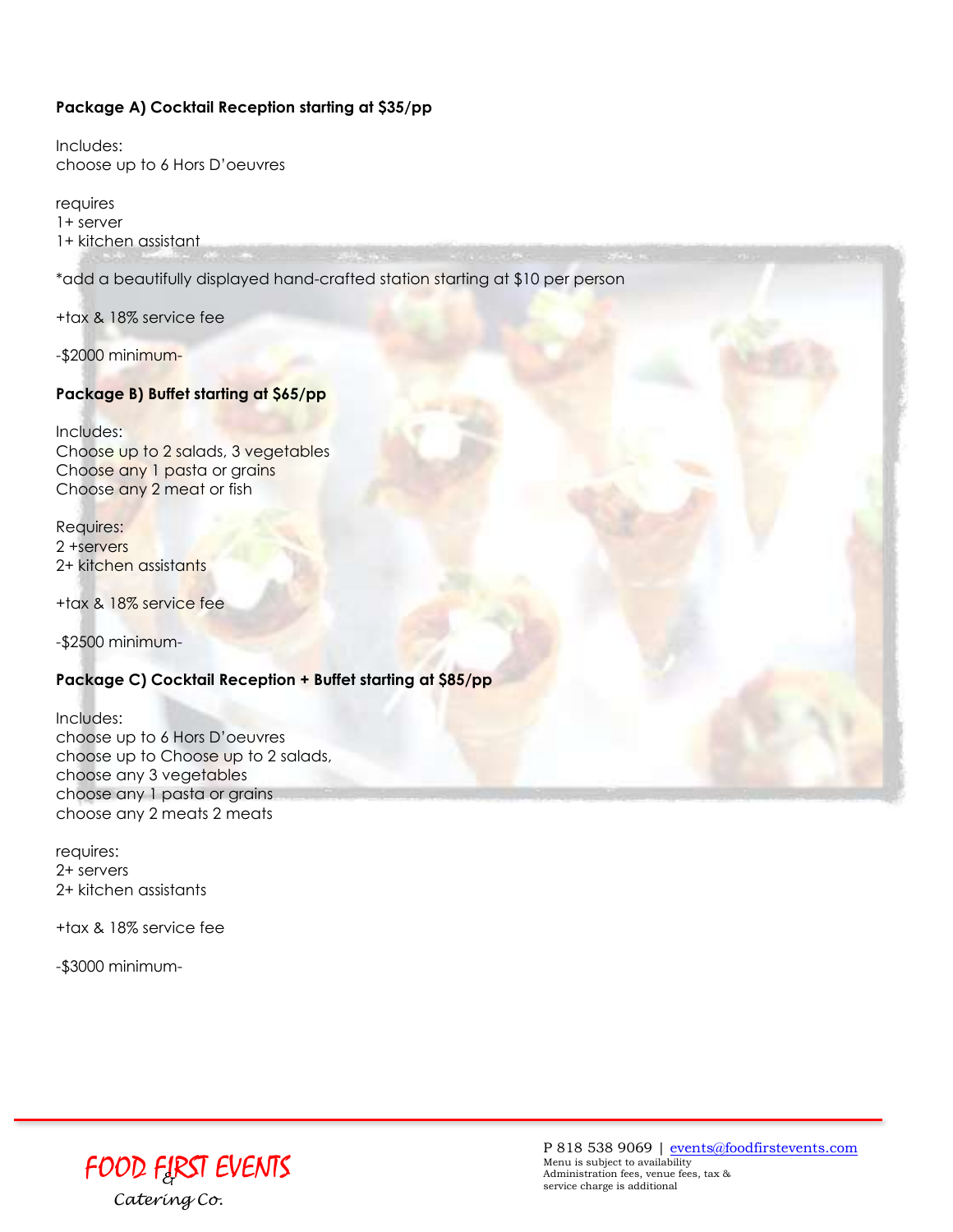#### **Package D) Plated Dinner Reception starting at \$80/pp**

Includes: Choice of any soup or salad Choice of any appetizer, soup or salad Choise of any 2 main entrées Choice of any Dessert

Requires 1+ servers 1+ kitchen assistants

+ tax & 18% service fee

-\$3000 minimum-

#### **Package E) Cocktail Reception + Plated Dinner Reception starting at \$100/pp**

Includes: Choose up to 6 hors d'oeuvre's Choice of 3 or 4 courses curated by our chef 2 servers 2 kitchen assistants

+tax & 18% service fee

-\$2500 minimum-

**continued on page 3**

#### **Package F) Custom Plated Private Dinner starting at \$100pp**

Includes: Custom menu selection including up to 6 hors d'oeuvre's Custom tasting menu 1 server 1 kitchen assistant

\*\*Discuss directly with our chef to tailor up to a 7 course tasting menu \*\*Menu pricing is based on ingredients and amount of courses

+tax & 18% service fee

-\$1750 minimum-

#### **Package G) CUSTOM MENU!!! see something on pinterest or google images?**

Includes: Let us know your idea for your next party Custom donut wall? Suspended Salad Station? Mash Potato Bar?

## FOOD FIR*&* ST EVENTS *Catering Co.*